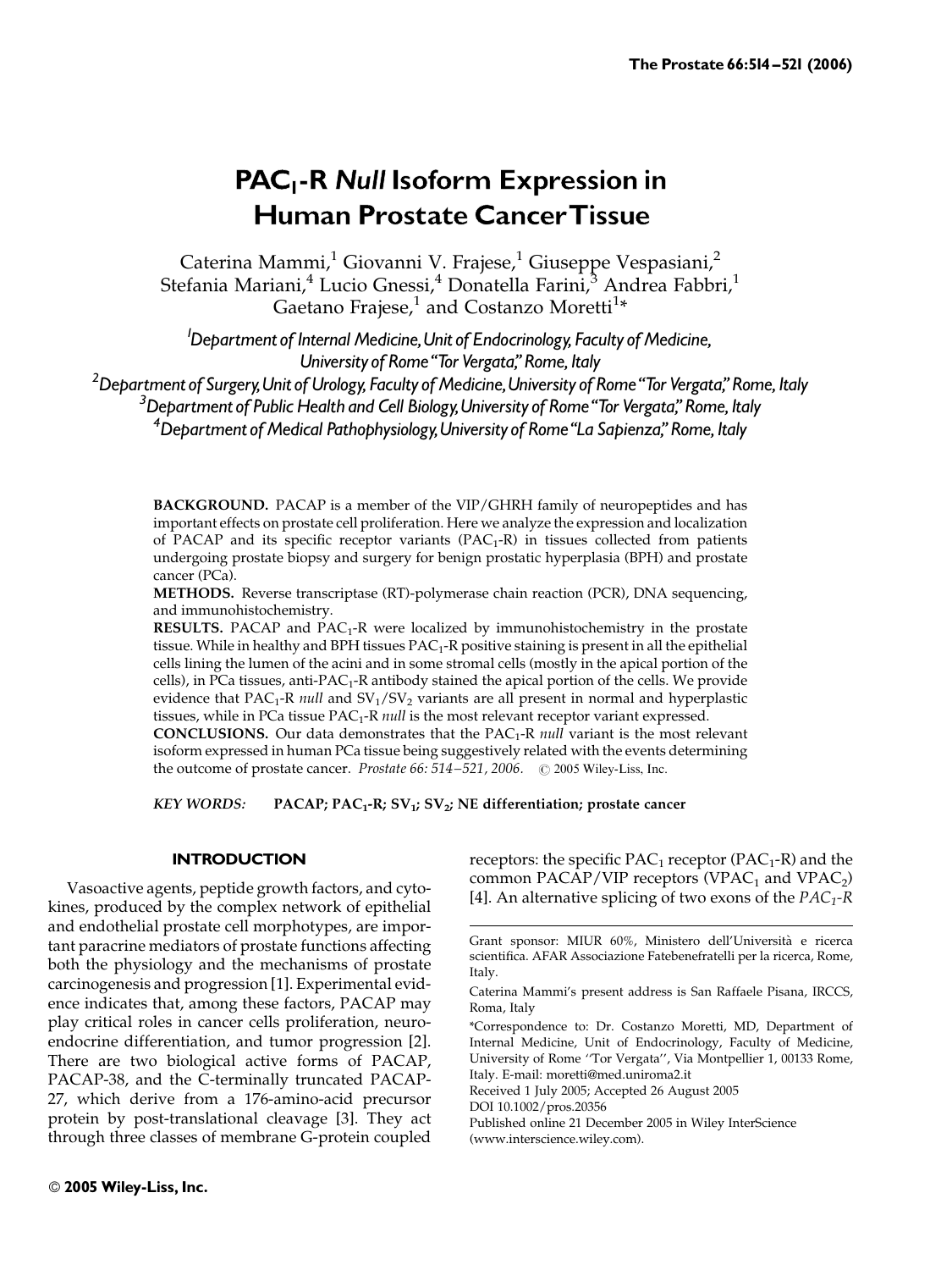gene allows for 4 major splice variants named: the PAC<sub>1</sub>-R *null* form, the PAC<sub>1</sub> SV<sub>1</sub>, the PAC<sub>1</sub> SV<sub>2</sub>, and the PAC<sub>1</sub> SV<sub>3</sub> [5]. These splice variants display different abilities to activate adenylate cyclase (AC) and phospholipase C in several cell systems studied [5,6]. Despite the expression of almost all classes of functional PACAP/VIP receptors in human prostate cancer (PCa) and healthy tissue, the potential influence of PACAP on PCa progression remains largely unknown. Recently, it has been demonstrated in the androgen dependent LNCaP prostate cancer cell line, that the sustained versus transient intracellular cAMP increase induced by the binding of PACAP to its cognate  $PAC<sub>1</sub>$ receptor is a crucial event determining the outcome of tumor progression [2]. However, there are little information on  $PAC_1$ -R variants expression in normal, hyperplastic, and neoplastic human prostate and about the possibility of their modifications in the evolution of PCa. In the present work, we performed PACAP and  $PAC<sub>1</sub>$ -R expression studies and immunohistochemical experiments on tissues obtained by patients affected with different degrees of BPH and prostate cancer with the aim to add information on localization and functional expression of PACAP and  $PAC_1-R$  in healthy, hyperplastic, and neoplastic prostate.

## **MATERIALS AND METHODS**

## Reagents and Antibodies

Maloney-murine leukemia virus (M-MLV) reverse transcriptase was purchased from Life Technologies (San Giuliano Milanese, Italy). Taq polymerase was purchased from Promega Corp. (Milano, Italy). Affinity-purified polyclonal rabbit anti-human PACAP serum was from Peninsula Laboratories, Inc. (San Carlos, CA). Affinity-purified polyclonal rabbit antihuman  $PAC_1$ -receptor primary antibody was provided by Prof. A. Arimura (Tulane University Hebert Center New Orleans, Louisiana). The commercial kit for immunohistochemistry was from Zymed Laboratories, Inc., San Francisco, CA. Serum prostate specific antigen (PSA) was measured by ECLIA using a commercial kit (Roche Diagnostics Grenzacherstrasse 124CH-4070 Basel, Switzerland) and processed through an Elecsys 2010 (Boehringer Ingelheim, Germany). The sensitivity of the method was 0.002 ng/ml.

## Tissue Procurement

Human prostate tissues has been collected from patients aged 51–71 yrs  $(n = 36)$  undergoing ultrasound driven diagnostic prostate biopsy or radical prostatectomy for BPH or previously untreated PCa. Normal prostate specimens  $(n = 3)$  were obtained from patients undergoing surgical treatment for pelvic and urogenital primary diseases. After prostatectomy, a wedge-shaped specimen of the fresh prostate was cut. A sample of the tissue has been submitted for a pathological examination to confirm the prostate origin, the diagnosis, and the absence of other diseases. Hematoxylin-eosin staining was used for the histopathological evaluation, diagnosis, and tumor grading. Carcinomas have been classified according to TNM score referred to the pathological T-state [7]. The Gleason histopathological grade has been evaluated on the final resected specimens. Tissues collected intrasurgically or from biopsies have been immediately frozen on dry ice and subsequently kept at  $-80^{\circ}$ C until analyzed. The Ethical Committee of the University of Tor Vergata approved the collection and use of specimens and all the subjects gave their written informed consent before participating in this study.

# RNA Preparation and Amplification of PACAP and PAC<sub>1</sub>-R Isoforms cDNA

Total RNA was extracted from either normal, hyperplastic, or PCa that had been frozen in liquid nitrogen immediately after surgery by using the singlestep acid guanidinium thiocyanate-phenol-chloroform method [8]. The purity and integrity of the RNA were checked spectroscopically and by gel electrophoresis before carrying out the analytical procedures. Firststrand cDNA synthesis was performed as follows: 1 µg total of RNA was reverse transcribed by 200 U of M-MLV reverse transcriptase using 2.5 µM random hexamers in the presence of  $250 \mu M$  deoxynucleotides triphosphate in a final volume of  $20 \mu$ l. DNA contamination or PCR carryover controls were performed omitting M-MLV during RT. The reaction mixture was heat-denatured for 5 min at  $75^{\circ}$ C, then incubated for 1 hr at 42°C. Five microliters of the cDNA obtained was used to amplify  $hPAC_1-R$  or  $hPACAP$ .  $hPAC_1-R$  was PCR-and nested-amplified as follow: the first round of PCR was carried out using primers designed for amplification of  $PAC_1-R$  cDNA sequence spanning the region 872-1,626 [upstream Cat1: 5'-TGTATGCG-GAGCAGGACAGC-3'; downstream Cat2: 5'-AGGC-CAGACATGCGGATTTGGG-3', amplified product 754 bp]. The PCR product was nested-amplified using a set of primers flanking the receptor splicing site [upstream Don1:5'-TTAACTTTGTGCTTTTTATTG-3'; downstream Don2: 5'-GAGTCTTTCCCTTTTGCT-GAC-3']; cDNAs were amplified using Taq polymerase (2 U per tube) with 15 pmoles of both upstream and downstream primers, 1.5 mM magnesium chloride in a final volume of 50 µl. Then, 35 cycles  $(94^{\circ}C)$  for 30 sec,  $60^{\circ}$ C for 30 sec,  $72^{\circ}$ C for 30 sec, with 5 min final extension for the first round of PCR, and  $94^{\circ}$ C for 30 sec,  $48^{\circ}$ C for 30 sec, 72 $^{\circ}$ C for 30 sec, with 5 min finally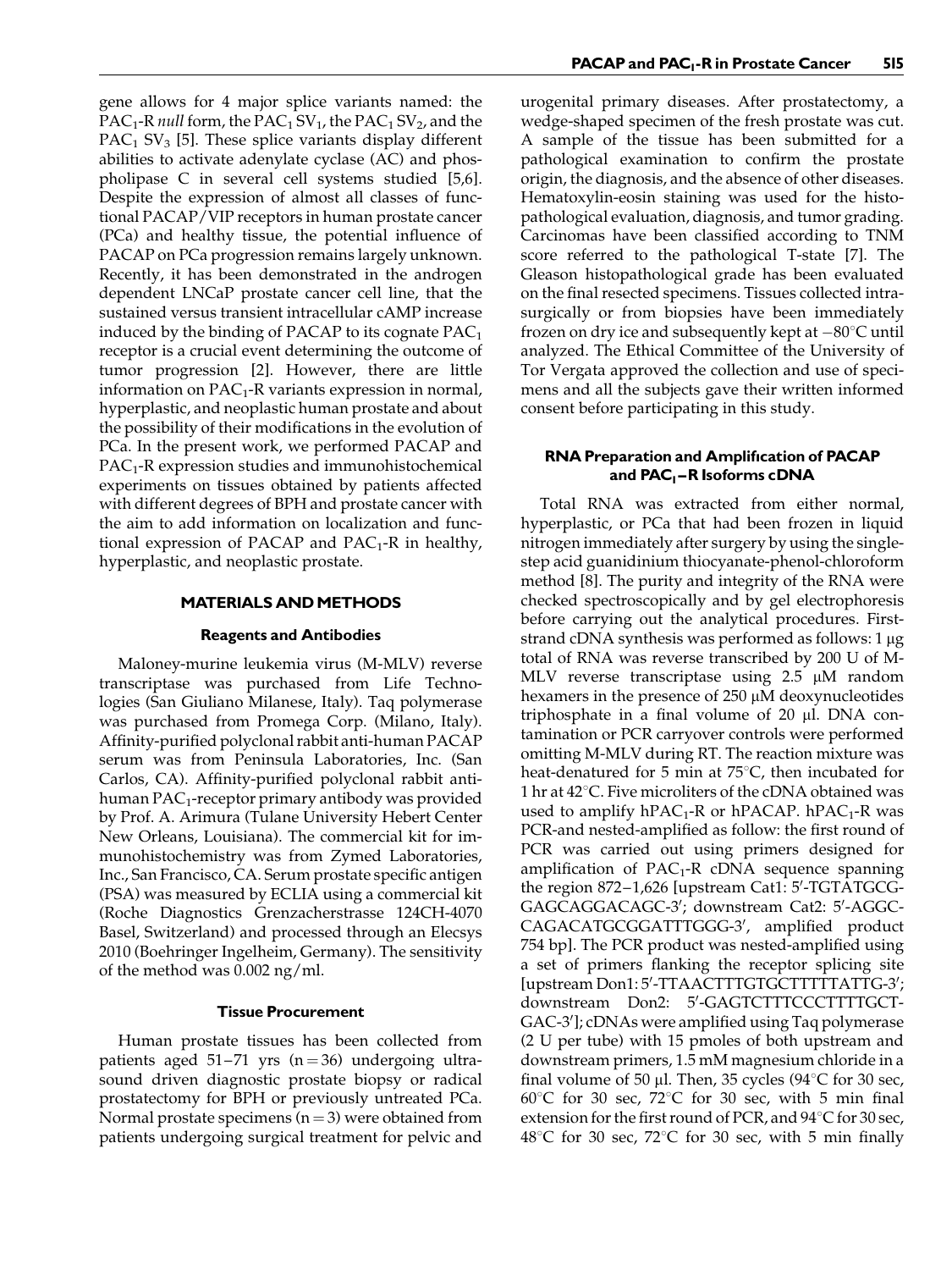extension for the nested round of PCR) were applied. PACAP PCR was performed using primer designed for the amplification of the fragment 502–1,078 spanning exon 5 of the human PACAP gene [upstream hP1: 5'-AAACAAAGGACGCCGAATAG-3'; downstream hP2: 5'-AGACTCACTGGGAAAGAATGC-3'; amplified product 576 bp] [3]. cDNAs were amplified using Taq polymerase (2 U per tube) with 15 pmoles of both upstream and downstream primers, 1.5 mM magnesium chloride in a final volume of  $50 \mu L$ . Then,  $30$  cycles (94 $\degree$ C for 30 sec, 60 $\degree$ C for 30 sec, 72 $\degree$ C for 30 sec with 10-min final extension) were applied. Finally, a  $15 \mu l$ aliquot of all the amplified products was analyzed on 2% (wt/vol) agarose gel and stained with ethidium bromide. The PCR conditions were optimized for actin gene used as control (upstream: 5'-CGTGGACATCCG-CAAAGAC-3'; downstream: 5'-CTCGGCCACATTG-TGAACT-3'; amplified product 484 bp). For actin, 20 cycles (94 $^{\circ}$ C for 1 min, 55 $^{\circ}$ C for 1 min and 72 $^{\circ}$ C for 1 min, with 10 min final extension) were applied. Quantitation of the signals was performed by densitometric analysis using densitometry computer software (Kodak Digital Science 1D Image Analysis software, Eastman Kodak Co., Rochester, NY).

## DNA Sequencing

The PAC<sub>1</sub>-R *null* isoform from each sample isolate was cut from the gel and purified using the QIAquick Gel Extraction kit (Qiagen). A sample of 10 ng of purified PCR product and 3.2 pmol of the above PCR primers was directly sequenced with ABI PRISM 310 Genetic Analyzer equipment by use of the PCR cycle sequencing Big Dye Terminator protocol (Applied Biosystem). The electropherograms were assembled by the AutoAssembler Software (PE Applied Biosystems) to generate consensus nucleotide sequence. The consensus sequence was compared with the available sequences in gene bank data base with the Blast algorithm. The highest similarity was found with *null* isoform of  $PAC_1$ -R receptor.

# Immunohistochemical Detection of PACAP and PAC<sub>1</sub>-R

Immunohistochemistry for hPACAP and PAC<sub>1</sub>-R was performed on healthy prostate, BPH, and PCa tissues, and carried out on 5-µm thick sections of the fixed tissues by the streptavidin-biotin immunoperoxidase method, using a commercial kit. Sections were deparaffinized and incubated overnight in a moist chamber at  $4^{\circ}$ C with the following antisera: 1:50 dilution of the affinity-purified polyclonal rabbit antihuman PACAP, and 1:100 dilution of the affinitypurified polyclonal rabbit anti-human  $PAC_1$ -R primary antibodies. For controls, the primary antibody was omitted in some sections. Slides were developed using amino-ethylcarbazole and 3,3'-diaminobenzidine as chromogenic substrates, which are converted by peroxidase into a red to brownish-red precipitate at the sites of antigen localization in the tissue. The preparations were counterstained with hematoxylin, dehydrated, and mounted. Assessment of PACAP and PAC1-R status was performed by two different examiners (SM and CM) through counting the percentage of cells expressing PACAP and  $PAC_{1}$ -R from 200 randomly sampled nuclei, which were obtained from 10 randomly selected high-powered microscopic fields.

#### **Statistics**

The nonparametric Spearman's correlation coefficient rho (also able to detect nonlinear associations) was used to assess the association between the variables in the BPH (PSA and  $PAC_1$ -R expression) and PCa (PAC<sub>1</sub>-R null expression, PSA, and Gleason score) populations. Comparison between  $PAC_1-R$  null expression in PCa and BPH groups was evaluated by the Mann– Whitney U-test.

#### RESULTS

## Clinical Remarks

The clinical details of the patients studied are reported in Table I. PSA levels assayed in the PCa subjects studied before operations were markedly variable. They ranged from 2.6 to 45.6 ng/ml with an average of 12.46 ng/ml  $\pm$  10.06 SD. The PSA levels did not correlate with the pathological stage and Gleason score.

# PACAP and PAC<sub>1</sub>-R Isoforms Expression in Normal, BPH, and Neoplastic ProstateTissues

The expression of PACAP mRNA in normal, hyperplastic, and neoplastic human prostate was examined by RT-PCR employing primers spanning the exon 5 of the human PACAP gene [3]. The analysis generated a product of expected size of 576 bp in all samples (Fig. 1). The identity of the PCR products was confirmed by restriction analysis.

RT-PCR was performed also in order to investigate if these tissues may synthesize PACAP-selective  $PAC_1-R$ variants. The amplification studies showed that normal and BPH tissues express both  $PAC_1-R$  containing  $SV_1/SV_2$  cassettes and PAC<sub>1</sub>-R (null) as predominant product (Figs. 2 and 3), while in the PCa only the  $PAC_1$ R null isoform is clearly expressed (Figs. 4 and 5). The  $PAC<sub>1</sub>SV<sub>3</sub>$  isoform, a splice variant of the  $PAC<sub>1</sub>$  receptor containing both the  $SV_1$  and  $SV_2$  boxes, is occasionally albeit measurable with our method independently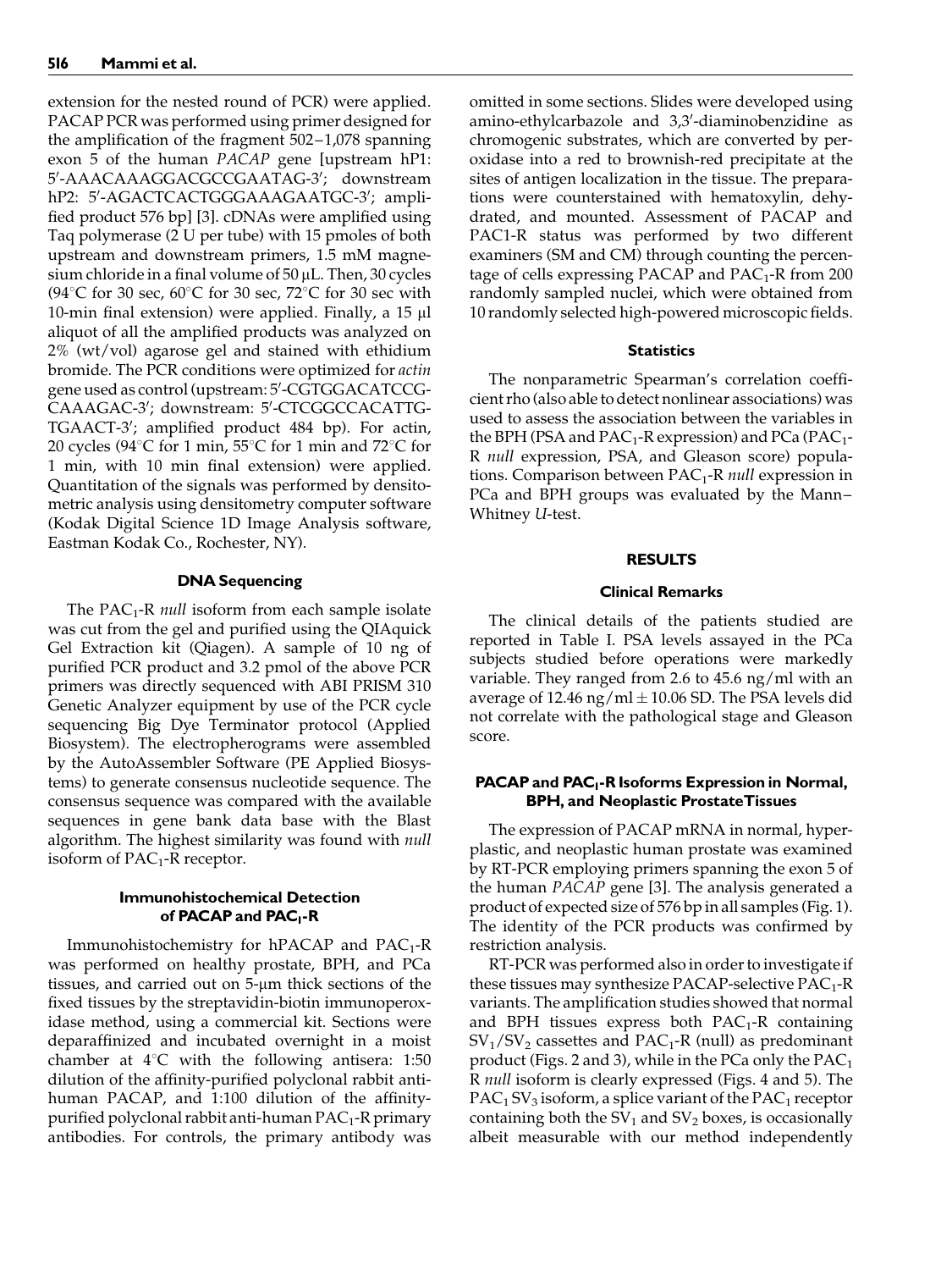| <b>IADLE 1. Details of Frostate Saffiples Osed in the Study</b> |     |               |                      |                                   |            |  |
|-----------------------------------------------------------------|-----|---------------|----------------------|-----------------------------------|------------|--|
| Patient                                                         |     | Pre-operative |                      |                                   | Gleason    |  |
| id                                                              | Age | PSA (ng/ml)   | Tissue type          | PCa stage                         | score      |  |
| ML                                                              | 51  | 0.4           | normal               |                                   |            |  |
| FO                                                              | 55  | 1.2           | normal               |                                   |            |  |
| LD                                                              | 57  | 1.6           | normal               |                                   |            |  |
| AR                                                              | 64  | 0.8           | <b>BPH</b>           |                                   |            |  |
| FG                                                              | 62  | 1.5           | <b>BPH</b>           |                                   |            |  |
| MR                                                              | 68  | 2.2           | <b>BPH</b>           |                                   |            |  |
| RP                                                              | 62  | 1.1           | <b>BPH</b>           |                                   |            |  |
| AP                                                              | 59  | 0.8           | <b>BPH</b>           |                                   |            |  |
| CR                                                              | 56  | 2.1           | <b>BPH</b>           |                                   |            |  |
| $\mathbf{PL}$                                                   | 63  | 3.1           | <b>BPH</b>           |                                   |            |  |
| MF                                                              | 61  | 2.3           | <b>BPH</b>           |                                   |            |  |
| AC                                                              | 58  | 0.9           | <b>BPH</b>           |                                   |            |  |
| RA                                                              | 60  | 1.4           | <b>BPH</b>           |                                   |            |  |
| <b>MDM</b>                                                      | 69  | 7.2           | <b>Bilateral PCa</b> | T <sub>3</sub> b NOM <sub>x</sub> | $9(4+5)$   |  |
| CP                                                              | 61  | 11.7          | <b>Bilateral PCa</b> | T3b NOMx                          | $6(3+3)$   |  |
| LG                                                              | 71  | 5.18          | <b>Bilateral PCa</b> | T <sub>2</sub> b NOM <sub>x</sub> | $7(4+3)$   |  |
| EA                                                              | 63  | 9.1           | Monolateral dx PCa   | T3b NOMx                          | $6(3+3)$   |  |
| FS                                                              | 60  | 11            | Monolateral dx PCa   | T <sub>3</sub> b NOM <sub>x</sub> | $7(4+3)$   |  |
| PR                                                              | 62  | 45.18         | <b>Bilateral PCa</b> | T3b NOMx                          | $9(4+5)$   |  |
| ${\rm LM}$                                                      | 67  | 2.6           | <b>Bilateral PCa</b> | T <sub>2</sub> b NOM <sub>x</sub> | $7(3 + 4)$ |  |
| AF                                                              | 68  | 3.44          | <b>Bilateral PCa</b> | T <sub>2</sub> c NOM <sub>x</sub> | $6(3+3)$   |  |
| LM                                                              | 68  | 9.28          | <b>Bilateral PCa</b> | T <sub>2</sub> c NOM <sub>x</sub> | $7(3 + 4)$ |  |
| MD                                                              | 57  | 6             | Monolateral dx PCa   | T <sub>2</sub> b NOM <sub>x</sub> | $6(3+3)$   |  |
| RP                                                              | 67  | 13.06         | <b>Bilateral PCa</b> | T <sub>2</sub> c NOM <sub>x</sub> | $6(3+3)$   |  |
| SP                                                              | 62  | 9.7           | <b>Bilateral PCa</b> | T <sub>2</sub> c NOM <sub>x</sub> | $6(3+3)$   |  |
| AZ                                                              | 55  | 20.83         | <b>Bilateral PCa</b> | T3b NOMx                          | $7(4+3)$   |  |
| FR                                                              | 51  | 2.14          | <b>Bilateral PCa</b> | T3a NOMx                          | $5(2+3)$   |  |
| <b>GM</b>                                                       | 61  | 6.21          | <b>Bilateral PCa</b> | T <sub>3</sub> a NOM <sub>x</sub> | $7(4+3)$   |  |
| AL                                                              | 67  | 18.5          | <b>Bilateral PCa</b> | T3b NOMx                          | $7(3 + 4)$ |  |
| CP                                                              | 66  | 6.86          | <b>Bilateral PCa</b> | T3b NOMx                          | $8(4+4)$   |  |
| <b>RV</b>                                                       | 56  | 12            | <b>Bilateral PCa</b> | T <sub>2</sub> c NOM <sub>x</sub> | $6(3+3)$   |  |
| EL                                                              | 67  | 13            | Bilateral PCa        | T <sub>3</sub> a NOM <sub>x</sub> | $7(4+3)$   |  |
| GB                                                              | 66  | 6.67          | <b>Bilateral PCa</b> | T3b NOMx                          | $7(4+3)$   |  |
| MD                                                              | 67  | 8.33          | <b>Bilateral PCa</b> | T3b NOMx                          | $6(3+3)$   |  |
| <b>RS</b>                                                       | 65  | 45.6          | Bilateral PCa        | T <sub>2</sub> b NOM <sub>x</sub> | $7(3 + 4)$ |  |
| SP                                                              | 66  | 13            | <b>Bilateral PCa</b> | T <sub>2</sub> c NOM <sub>x</sub> | $7(3 + 4)$ |  |

| <b>TABLE I. Details of Prostate Samples Used in the Study</b> |  |
|---------------------------------------------------------------|--|
|                                                               |  |



Fig. I. PACAP expression in normal (I), hyperplastic (2), and neoplastic (3) prostate tissues. cDNAs were synthesized by RT-PCR using total RNA from tissues with hP1 and hP2 oligonucleotides as forward and reverse primers, respectively. The product obtained was of the expected size of 576 bp. Reverse transcriptase (RT) was omittedin the control experiments (-RT).

from the pathological state of the prostate tissue examined.

We investigated whether or not the densitometric levels of  $PAC_1-R$  *null* expression measured in the PCa specimens might be associated with Gleason score and/or PSA values, and whether  $PAC_1$ -R null densitometric levels measured in BPH samples might be associated with  $PAC_1-R SV_1/SV_2$  expression and/or PSA values. We did observe significant association between PAC<sub>1</sub>-R *null* versus PSA in PCa (rho =  $0.017$ ,  $n = 23$ ). The mean levels of PAC<sub>1</sub>-R in PCa and BPH were not statistically different (PCa:  $0.409 \pm 0.13$  vs. BPH:  $0.459 \pm 0.09$ ;  $P > 0.07$ ).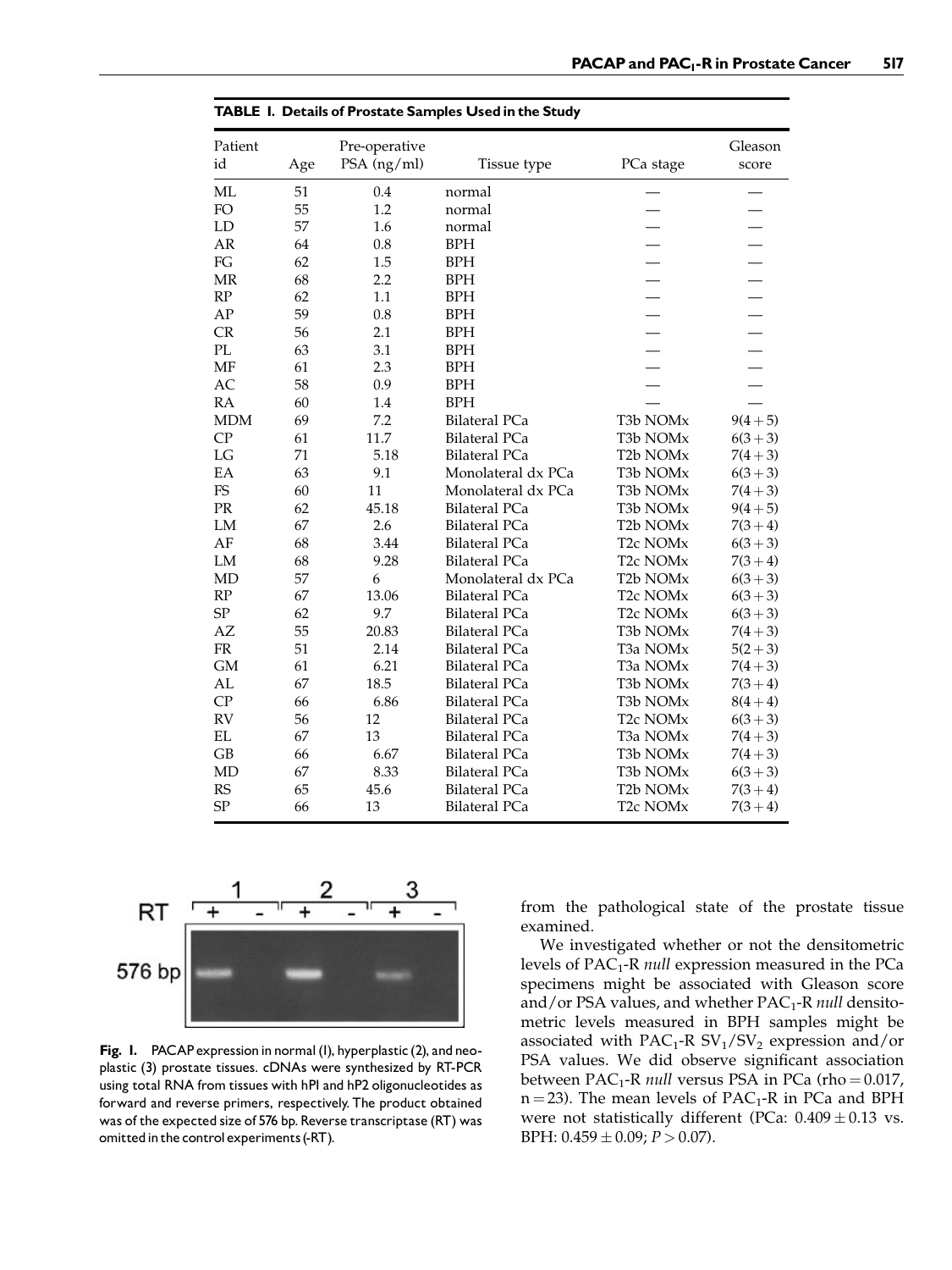

Fig. 2. Analysis of PACAP-R type I splice variants in three normal prostate tissues. cDNAs were synthesized by RT-PCR using total RNA from normal tissues with catl and cat2 oligonucleotides as forward and reverse primers, respectively, followed by a second round of PCR products with donl and don2 nested primers. PCR products were electrophoresed and stained with ethidium bromide. The product of expected size (274 bp) is related to the SV1/SV2 variant.The product of expected size (190 bp) is related to the null variant. The  $\beta$ actin transcript was analyzed as a control.

# Localization of PACAP and PAC<sub>1</sub> Receptor in Normal, BPH, and Neoplastic ProstateTissues

The localization of PACAP and  $PAC_1$ -R proteins was investigated in sections obtained from normal, BPH, and neoplastic prostate glands. Immunostaining was evaluated by an indirect immunoperoxidase technique with anti-PACAP and anti-PAC<sub>1</sub>-R antiserum. No staining was observed in control slides (data not shown).

A specific positive immunostaining for PACAP was observed in the cytoplasm of the epithelial cells and in some cells scattered in the stroma (Fig. 6a, c and e), without significant difference in the distribution



Fig. 3. Analysis of PACAP-R type I splice variants in 10 hyperplastic prostate tissues. cDNAs were synthesized by RT-PCR using total RNAfromhyperplastic tissueswithcat1andcat2oligonucleotidesas forward and reverse primers, respectively, followed by a second round of PCR products with donl and don2nested primers. PCR products were electrophoresed and stained with ethidium bromide. The  $\beta$ -actin transcript was analyzed as a control.



Fig. 4. Analysis of PACAP-R type I splice variants in 13 neoplastic prostate tissues. cDNAs were synthesized by RT-PCR using total RNA from neoplastic tissues with catl and cat2 oligonucleotides as forward and reverse primers, respectively, followed by a second round of PCR products with donland don2nested primers. PCR products were electrophoresed and stained with ethidium bromide. The product of expected size (190 bp) is related to PAC1-R null isoform. The  $\beta$ -actin transcript was analyzed as a control.

pattern between normal, hyperplastic and tumoral tissues.

 $PAC_1-R$  was found in all the epithelial cells lining the lumen of the acini and in some stromal cells in healthy and BPH tissues with the positive staining mostly localized in the apical portion of the cells (Fig. 6b, d). In the specimens from PCa the anti-PAC<sub>1</sub>-R antibody stained the apical portion of a large percentage of cells (75 $\pm 10\%$  SD positive cells), suggesting a different localization of the protein within the tissue without variations in staining intensity (Fig. 6f).

# **DISCUSSION**

During androgen-independent progression, prostate cancer cells proliferation depends on various cellular pathways some involving the androgen receptor and other bypassing it. In the complex mechanisms of the androgen-refractiveness, it is clear that prostatecancer cells develop a neuroendocrine-like behavior so that the action of many neuropeptides, secreted by epithelial and neuroendocrine cells, become a relevant factor controlling tumor growth [9]. PACAP is a neuropeptide expressed in prostate tissue [10] and in cancer cell lines [2]. We have demonstrated that it may



Fig. 5. Analysis of PACAP-R type I splice variants in 10 neoplastic prostate tissues. The methods used are identical to those showed in the Figure 4.In 3 outof10 patients (seelines 6,7, and 9), in addition to the190 bp of the PAC1-R null isoform, the products of the SV1/SV2 isoform expected size (270 bp) are also albeit measurable.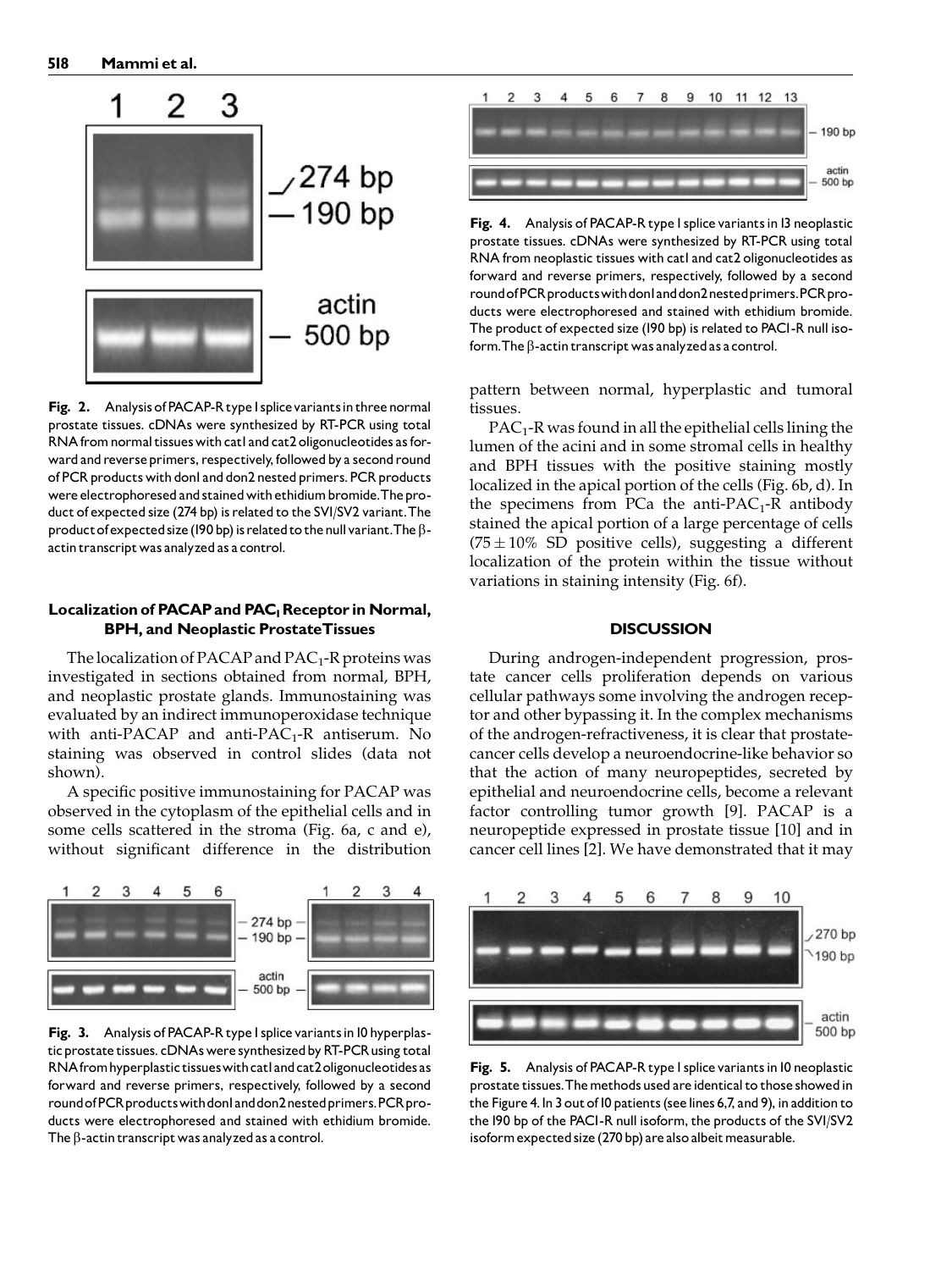

Fig. 6. Immunohistochemical analysis of PACAP and PACI-R. Representative immunohistochemical staining of PACAP (a, c, e) and PACI-R (b, d, f) in normal human prostate, BPH, and prostate cancer. PACAP staining is found both in the epithelium (arrow) and weakly in the stromal cells (arrow head), although in BPH a stronger signal in the stroma is seen. PAC1-R is mostly localized in the apical region of the epithelium lining the acini (arrow), irrespective of the origin of the tissue samples either normal, BPH, or cancer. In prostate cancer the staining is restricted to a percentage of the epithelial cells. Original magnification: 40x. [Color figure can be viewed in the online issue, which is available at www.interscience.wiley.com.]

play an important role in the crucial events determining the outcome of prostatic cancer cells progression, considering its ability to increase intracellular cAMP levels and protein kinase A activity in prostate cancer cell lines [2]. In the present study, we confirm in agreement with other studies [11–13] that PACAP and PACAP type-1 receptors are expressed in normal, BPH, and PCa tissue, demonstrating their localization within these tissues. Furthermore, we show that the  $PAC_1-R$ null isoform clearly become the most important receptor present in the neoplastic prostate. This evidence is in agreement with our studies published in vitro on prostrate cancer cell lines [2] where the amplification by nested RT-PCR identifies the  $PAC_1-R$  isoform without  $SV_1/SV_2$  cassettes as the predominant product. The expression of functional PACAP receptors in prostate cancer has been recently reported by other studies [10,14] that show the presence of  $PAC_1$ -R,  $VPAC_1$ , and  $VPAC<sub>2</sub>$  class of protein receptors but are inconclusive in

establishing a difference in the expression of the  $PAC_1$ -R subtypes when comparing control and cancer tissue samples. All the variants of PACAP/VIP receptors activate the adenylyl cyclase system, whereas  $PAC_1-R$ activates the phospholipase C system [4,15]. This observation leads to consider the potential actions in vivo mediated by  $PAC_1-R$  in the neoplastic cells where it may activate the complex interplay of signal transduction pathways cooperating in the activation of the mutated androgen receptor characteristic of the androgen-independent progression of the prostate cancer.  $PAC_1-R$  may interfere with the key role played by the cell availability of cAMP that should reach a different outcome in the prostate neoplastic cells modulating the proliferating effect of neuropeptides and growth factors exerted through the MAPKs pathway [16]. In fact, our previous in vitro studies demonstrate that while the transient cAMP rise induces proliferation, the chronic PACAP stimulation and PACAP-Rs activation gives rise to a sustained cAMP activation which leads to proliferation arrest and neuroendocrine differentiation [2]. Neuroendocrine cells, secreting neuropeptides such as serotonin and bombesin which can increase the proliferation of neighbor cancer cells, are present in almost all prostate tissues of patients with androgenrefractory cancer [17].

In the present study, we present the immunohistochemical localization of PACAP and  $PAC_1$ -R in normal, BPH, and neoplastic prostate tissue samples.

The immunolocalization of PACAP and  $PAC_1-R$  in these prostate specimens confirmed previous reports in which an epithelial and weak stromal distribution of PACAP ligand and  $PAC_1$  receptor in the gland was seen. Furthermore the immunohistochemical data reported here are in line with the results of the RT-PCR analysis of the corresponding mRNAs. Interestingly, we observed that the  $PAC_1$ -R positive staining in the PCa specimens, localized in the epithelium lining the acini of the gland, was restricted to a subset of the epithelial cells, suggesting a different expression of the  $PAC_1-R$  isoforms in the tumor compared to normal and hyperplastic tissue. Finally, although the anti- $PAC_1-R$ antibody used in our experiments did not distinguish between the different  $PAC_1-R$  splice variants, it is reasonable to speculate that the positive staining might be referred to the  $PAC_1$ -R *null* isoform which is the only  $PAC_1-R$  mRNA variant detected in the human PCa tissues analyzed. In fact,  $PAC_1-R$  null and  $PAC_1-R$ containing  $SV_1$  and  $SV_2$  cassettes genes are present in the normal and BPH tissues while in the PCa only the  $PAC<sub>1</sub>$  null isoform is clearly expressed.

We have not enough elements to affirm that the  $PAC_1-R$  *null* variant expression might be associated with malignancy of the prostate, but the in vitro studies may suggest that the presence of this  $PAC_1-R$  isoform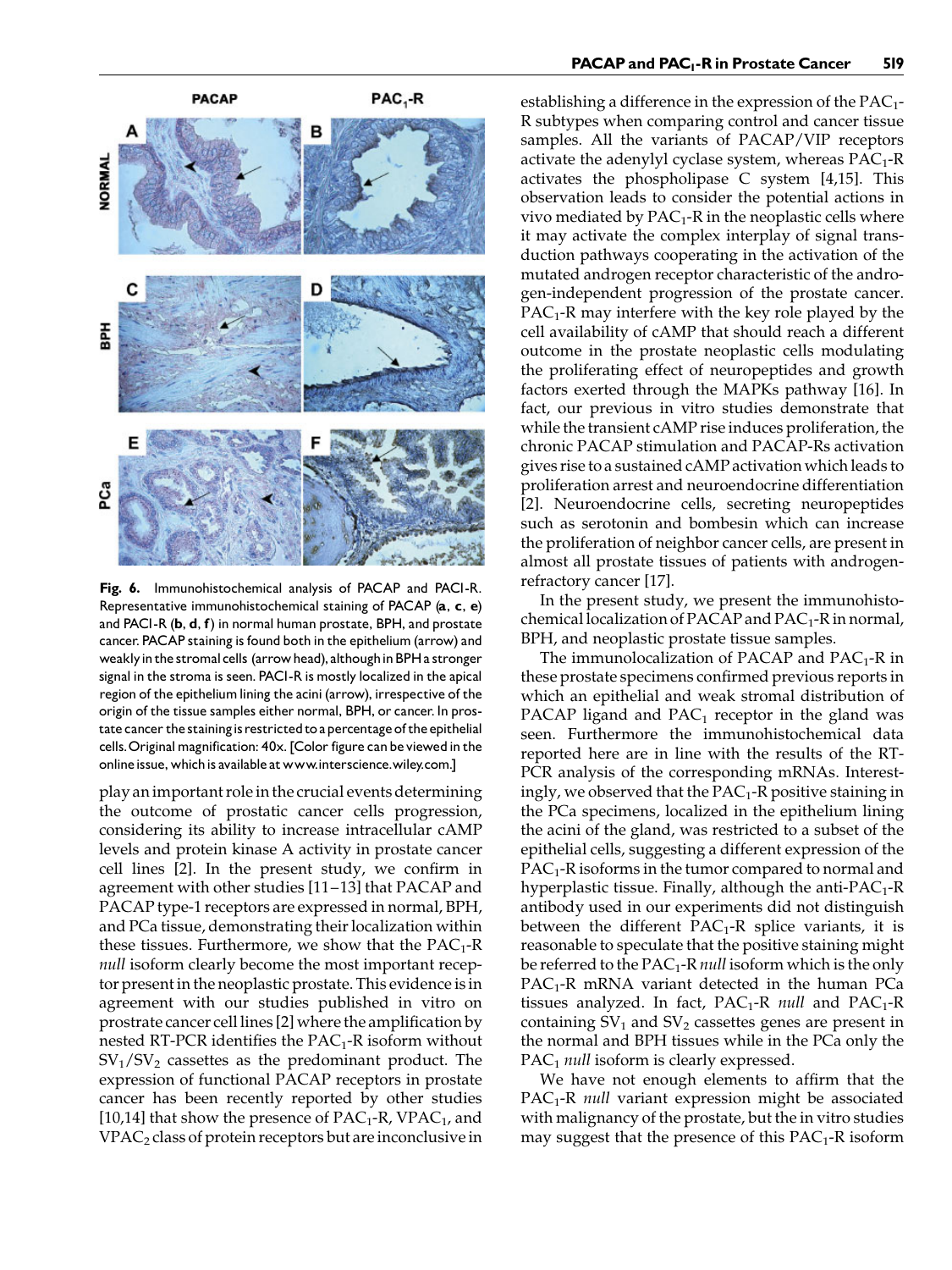correlates with the microenvironmental cAMP availability, remarking the importance of the signaling mechanism mediating proliferation, degradation of extracellular matrix and invasion sustained by PACAP autocrine loops [18,19].

In our study, there is no correlation between PSA preoperative levels and intensity of  $PAC_1-R$  expression, except for a significant association observed between  $PAC_1-R$  null densitometric levels and PSA values in PCa patients. This latter observation may be considered as preliminary original data that need to be validated studying a larger number of subjects. Taking into account the recent finding of surprisingly high rates of prostate cancer in men with low (4.0 ng per milliliter or less) PSA levels [20] this observation might open new insight on the importance of neuropeptidemediated cAMP increase which is considered a crucial event determining tumoral cell progression [2]. Furthermore, it has been recently reported that more than a single assay, the rate of rise in the PSA levels during the year before radical prostatectomy predicts the risk of death from prostate cancer [21]. In our PCa patients the pre-operative PSA levels ranged between 2.6 and 45.18 ng/ml and were significantly stable in two samples collected before the operation. Furthermore, the Gleason score was also not related to the expression of  $PAC_1-R$  in the prostate tissues examined.

In summary, we have demonstrated that the  $PAC_1-R$ null variant is differentially expressed in normal, hyperplastic and neoplastic prostate being the only one expressed in PCa. The loss in the expression of the other variants of the  $PAC_1-R$ , the SV<sub>1</sub> and SV<sub>2</sub> isoforms generated by the alternative splicing of the  $PAC_1-R$ gene, which present either one or two cassettes of 28 aminoacids in the third intracellular loop, may lead to the activation of more complex signal transduction pathways in the cancer tissues comparing to normal and BPH. These pathways in PCa might be related to the sustained PACAP-induced cAMP availability and then to the activation of signals that induce neuroendocrine differentiation and negative PCa progression. Therefore, PACAP may be considered an important epithelium-derived paracrine factor mediating prostate carcinogenesis and progression. Considering this point, studies performed on a large number of patients will be necessary to establish if  $PAC_1-R$  null and/or its signaling pathway might become a potential therapeutic target for patients with aggressive forms of PCa.

## ACKNOWLEDGMENTS

We thank Dr. Akira Arimura for his generosity in providing us with anti-human  $PAC_1$ -receptor antibody, Dr. Mario Arizzi for his professional experience, suggestions, and technical assistance, Dr. Michela Tarantino for DNA sequencing, and Ms. Agnieszka Bakowska for editorial assistance.

## **REFERENCES**

- 1. Pirtskhalaishvili G, Nelson JB. Endothelium-derived factors as paracrine mediators of prostate cancer progression. Prostate 2000;44(1):77–87.
- 2. Farini D, Puglianiello A, Mammi C, Siracusa G, Moretti C. Dual effect of pituitary adenylate cyclase activating polypeptide on prostate tumor LNCaP cells: Short- and long-term exposure affect proliferation and neuroendocrine differentiation. Endocrinology 2003;144(4):1631–1643.
- 3. Hosoya M, Kimura C, Ogi K, Ohkubo S, Miyamoto Y, Kugoh H, Shimizu M, Onda H, Oshimura M, Arimura A, et al. Structure of the human pituitary adenylate cyclase activating polypeptide (PACAP) gene. Biochem Biophys Acta 1992;1129(2):199–206.
- 4. Harmar AJ, Arimura A, Gozes I, Journot L, Laburthe M, Pisegna JR, Rawlings SR, Robberecht P, Said SI, Sreedharan SP,Wank SA, Waschek JA. International Union of Pharmacology. XVIII. Nomenclature of receptors for vasoactive intestinal peptide and pituitary adenylate cyclase-activating polypeptide. Pharmacol Rev 1998;50(2):265–270.
- 5. Pisegna JR, Wank SA. Cloning and characterization of the signal transduction of four splice variants of the human pituitary adenylate cyclase activating polypeptide receptor. Evidence for dual coupling to adenylate cyclase and phospholipase C. J Biol Chem 1996;271(29):17267–17274.
- 6. Vaudry D, Gonzalez BJ, Basille M, Yon L, Fournier A, Vaudry H. Pituitary adenylate cyclase-activating polypeptide and its receptors: From structure to functions. Pharmacol Rev 2000; 52(2):269–324.
- 7. McNeal JE, Cohen RJ, Brooks JD. Role of cytologic criteria in the histologic diagnosis of Gleason grade 1 prostatic adenocarcinoma. Hum Pathol 2001;32(4):441–446.
- 8. Chomczynski P, Sacchi N. Single-step method of RNA isolation by acid guanidinium thiocyanate-phenol-chloroform extraction. Anal Biochem 1987;162(1):156–159.
- 9. Debes JD, Tindall DJ. Mechanisms of androgen-refractory prostate cancer. N Engl J Med 2004;351(15):1488–1490.
- 10. Garcia-Fernandez MO, Bodega G, Solano RM, Ruiz-Villaespesa A, Sanchez-Chapado M, Carmena MJ, Prieto JC. Expression and distribution of pituitary adenylate cyclase-activating peptide in human prostate and prostate cancer tissues. Regul Pept 2002; 110(1):9–15.
- 11. Garcia-Fernandez MO, Solano RM, Carmena MJ, Busto R, Bodega G, Ruiz-Villaespesa A, Prieto JC, Sanchez-Chapado M. Expression of functional PACAP/VIP receptors in human prostate cancer and healthy tissue. Peptides 2003;24(6):893–902.
- 12. Solano RM., Carmena MJ., Carrero I., Cavallaro S., Roman F., Hueso C., et al. Characterization of vasoactive intestinal peptide/pituitary adenylate cyclase activating peptide receptors in human benign hyperplastic prostate. Endocrinology 1996;137:2815–2822.
- 13. Solano RM., Carmena MJ. Busto R., Sanchez-Chapado M., Guijarro LG, Prieto JC. Identification and functional properties of the pituitary adenylate cyclase activating peptide (PAC1) receptor in human benign hyperplastic prostate. Cell Signal 1999;11:813–819.
- 14. Reubi JC, Laderach U, Waser B, Gebbers JO, Robberecht P, Laissue JA. Vasoactive intestinal peptide/pituitary adenylate cyclase-activating peptide receptor subtypes in human tumors and their tissues of origin. Cancer Res 2000;60(11):3105–3112.